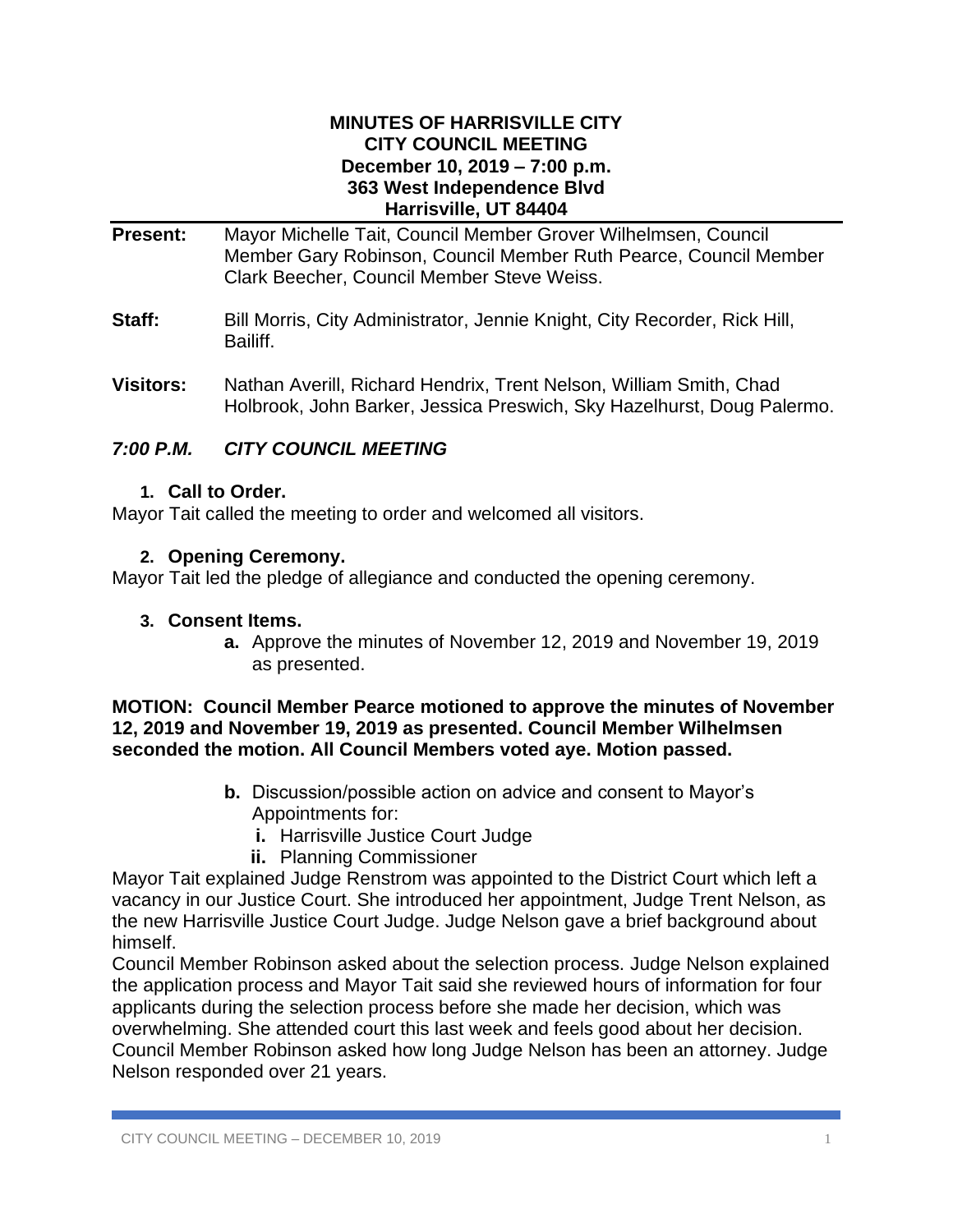### **MOTION: Council member Weiss motioned to approve the appointment of Judge Trent Nelson as Harrisville Justice Court Judge. Council Member Pearce seconded the motion. All Council Members voted aye. Motion passed.**

Mayor Tait introduced Bill Smith to Council as her appointment to Planning Commission. Bill Smith explained he previously served on Planning Commission before he and his wife left to serve and LDS service mission. He has lived in Harrisville all of his life.

### **MOTION: Council Member Beecher motioned to ratify Mayor Tait's appointment of Bill Smith as Harrisville Planning Commissioner. Council Member Weiss seconded the motion. All Council Members voted aye. Motion passed.**

# **4. Public Comments -** *(3 minute maximum)*

Rick Hendrix expressed his appreciation for Planning Commission and their efforts working on Ordinance 503. There was concern with having 4 story buildings and he hopes they do not consider buildings of that size.

Sky Hazelhurst said he is a commercial real estate broker and advisor and works with developers like the golf course. He commented on the section of the mixed-use ordinance requiring the first level be commercial and a fourth level requirement if there is residential. He does not feel there is a market for this to get the results Council is wanting. Every development will want to change this. There is so much commercial area already with vacancy. He said although roof top amenities sound good and modern, there is nothing with amenities on the fourth floor with residential on the same floor. In his opinion, this is a stumbling block.

Jessica Prestwich said she is with Sierra Homes and has an issue with the ordinance requiring the first level of all buildings must be commercial. In her opinion, this is not going to work with development. She thinks this needs more clarifications. She understands putting commercial on the ground floor, but to make the frontage commercial, this may sit empty for a long time. She would like Council to clarify how much commercial needs to be on the property and not required the fourth floor. She does not think Harrisville wants the fourth story.

Doug Palermo said he is the managing partner for the golf course development. They do not have plans to build any four-story buildings at all.

# **5. Business Items.**

# **a. Presentation by Waste Management**

Mayor Tait explained due to a personal emergency Blake Lionelli was unable to attend the meeting and give his presentation. He will present at the January 14, 2020 meeting.

# **b. Discussion/possible action to adopt Harrisville Ordinance 503; Mixed-Use and In-Fill Development.**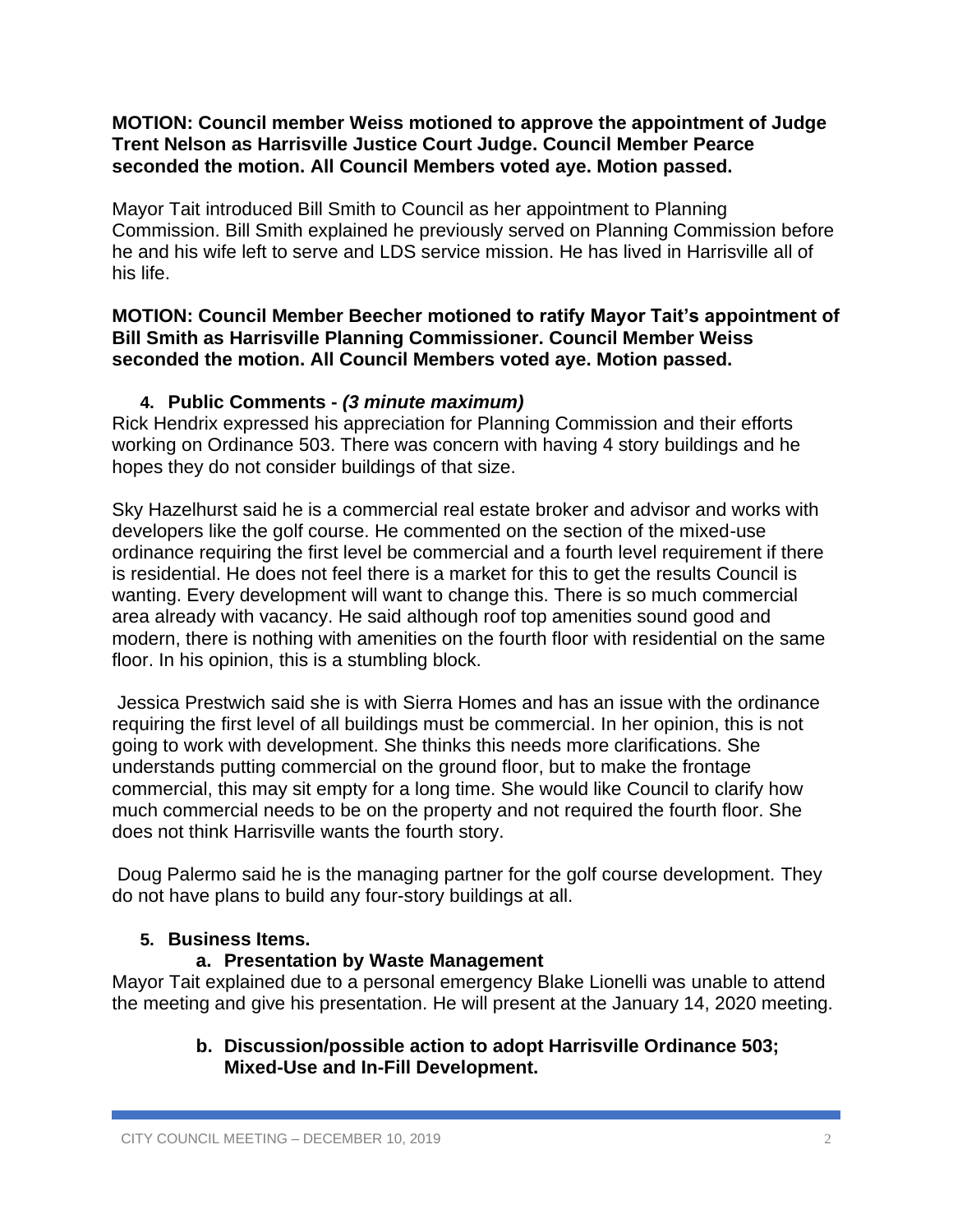Bill Morris explained Chad Holbrook and Nathan Averill from planning commission are here to explain the process of where the direction comes from on this ordinance. Chad Holbrook, Planning Commission Chair, explained this process has been rather extensive. The initial rendering of the ordinance was ten pages long and unwieldy. They, in turn, decided to use a different strategy. By using development agreements, we can specify and clarify what happens in certain areas. The second draft of the mixeduse ordinance will fit Harrisville more specifically and give more input throughout the process as the terms are negotiated. This has been his concern, that the city will not have enough input in what is being developed. This plan gives greater input in what is being developed. One of the challenges with the previous draft, it was so detailed and as they reviewed, they found more and more they could add. It felt like the city was telling them everything to do. Then have little to say after the approval. He likes the new draft and feel this will have more impact on development.

Nathan Averill said reading through the new version, in comparison to the previous version, there are less specifics. The mandates for commercial in the mixed-use were difficult. The current version allows for infill development and the option for redevelopment. This can be either/or, not just mixed-use.

Council Member Robinson asked how they are dealing with the question of four-story buildings and how are they going to solve the fire issue; other cities do not have fire equipment to service that. Nathan Averill responded the fire department will address the issue of protecting the buildings. Council Member Robinson said we have to protect future citizens and be proactive in this protection. Nathan Averill pointed out there are three- and four-story buildings already.

Council Member Robinson said in his opinion we should not be telling people they have to build things. He feels Farmington putting in all these buildings is a disservice. Nathan Averill explained they did not want to restrict people with only allowing two story buildings. Chad Holbrook pointed out when developers come in with plans, they will require approval on every level. Those involved in the approval process will meet the needs of the development. Council Member Robinson said he feels this will require a higher tax. Chad Holbrook said we should not be unwilling to have building that high. This type of commercial would only be allowed on Highway 89 or Washington Blvd. Nathan Averill confirmed this would not be on every development. This can be a mix and the new proposal includes the variety.

Council Member Wilhelmsen asked how much of our business district is currently unoccupied. Sky Hazelhurst said he does retail leasing. From his opinion, Harrisville has 20-25% vacancy. Chad Holbrook pointed out there is not a lot of retail to attract people to Harrisville. Through this commercial development, we are not suggesting all commercial be retail either. Other commercial can include professional office space as well. Nathan Averill said allowing for redevelopment will better suit the needs of each property.

Council Member Wilhelmsen asked who decides the guidelines for development. Mayor Tait explained first Project Management staff, then Planning Commission, and finally Council. There are plenty of opportunities to give feedback. Chad Holbrook said this is a great opportunity with the development of the golf course. The city has one chance to make this work. Council Member Wilhelmsen said some residents are concerned about modern development and how are we going to address these issues. Residents are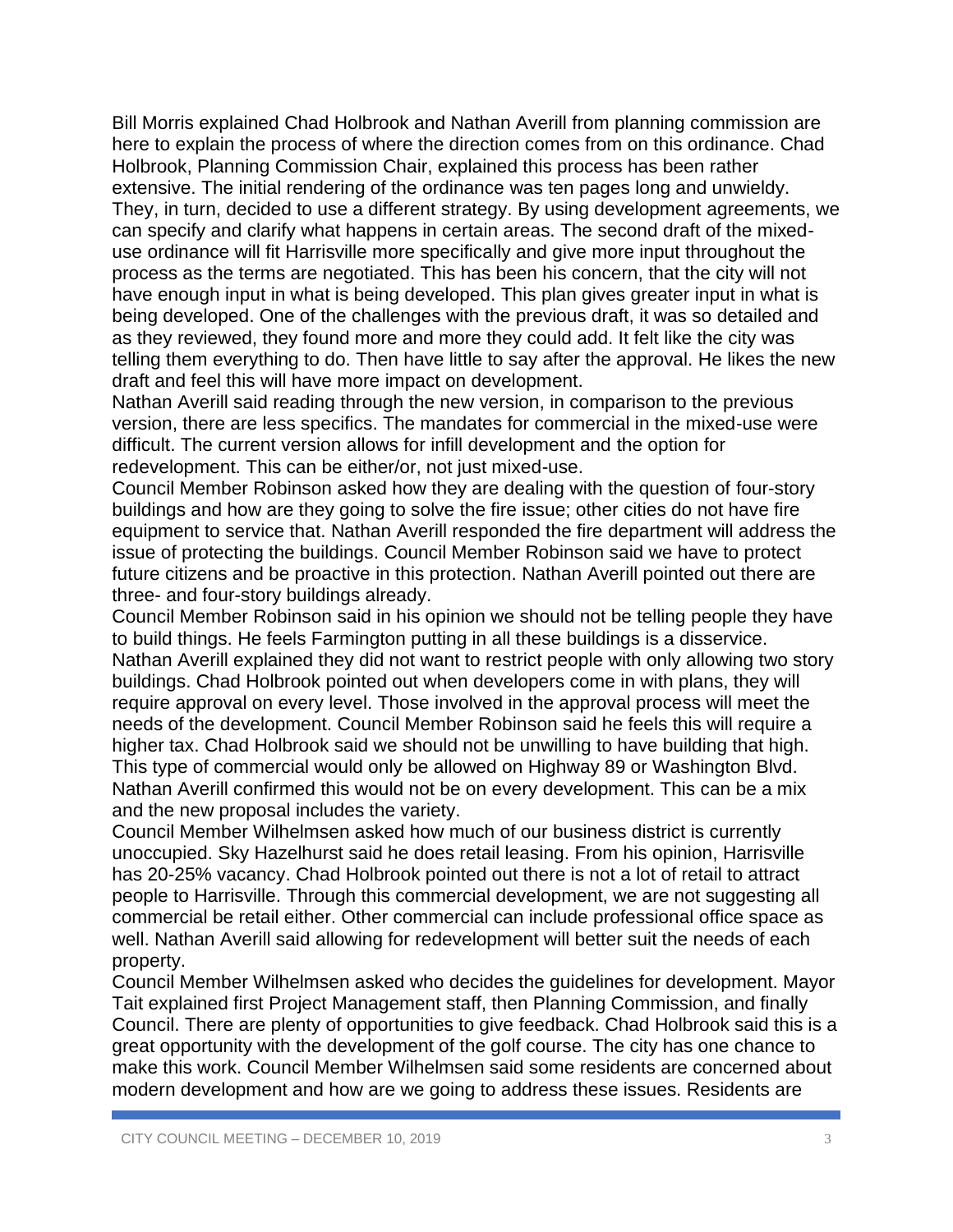looking for specific guidelines to be in place. He is not opposed to this; he is concerned with the future. Chad Holbrook said the development agreement process will allow for a lot of filtering options. Nathan Averill pointed out in order to do a mixed-use development, a zoning change must take place first, that will trigger a process of input. Council Member Wilhelmsen said we are trying to make adjustment to each so this is not looked at as a rubber stamp government process. He feels these options might slow down the process and he said Harrisville has been known to exhaust developers in the past. He is concerned with them losing interest in working with Harrisville. He appreciates all of the suggestions and is concerned with making the right choice at the right time.

Mayor Tait asked if this comes from Planning Commission with a unanimous recommendation. Chad Holbrook confirmed this was unanimous.

Council Member Pearce asked how much research has taken place to affect this ordinance. Bill Morris pointed out the entire general plan process was researched with the adoption of the new plan. Council Member Pearce expressed concern with the lack of guidelines. She would like more specifications included. Bill Morris explained any plans can be turned down during the legislative process. Council Member Pearce asked how many times developers will have to come back. Bill Morris said that is part of the negotiation process. If the site plan comes in that the city likes, the city can stream line the approval process. If they meet the standards of an ordinance, the city must approve it. Council Member Pearce said she feels the fourth level should be optional, not mandatory. Bill Morris said planning commission felt this was important. Council Member Pearce said adequate landscaping needs to be outlined as well.

Council Member Weiss pointed out the city does not know what we are looking for yet. We are trying to bring in things that will benefit the city. These developers are going to sit down with planning commission to outline the guidelines. Once they have this, which is the job of the planning commission, all of these questions can be negotiated and come together and make a development agreement. He feels the previous development could not be negotiated under the current ordinance. He would like the developers to do their job and negotiate the guidelines. Council Member Robinson said he feels the fourth floor will hurt the citizens of Harrisville. With the tax issue coming in January, this is an issue. Council Member Weiss pointed out the tax issue is with the state, not our city. Council Member Robinson said he is adamant this will impact property taxes. Council Member Wilhelmsen asked how long the planning commission studies this format. Chad Holbrook said they have been working on this for a few months. Council Member Wilhelmsen admitted he has not been involved until this was recommended at the last meeting and this is the first time he has read over this. He is having to digest this from their work and wants to feel good about begin educated on making a proper decision. He said negotiations will be important in making these decisions. Bill Morris pointed out the mixed-use ordinance has been discussed the past year; with the golf course being the largest development the city will face. He pointed out planning commission tried to set guidelines and standards; then rolled everything back to allow this to be zoning based. Chad Holbrook made clear the reference for this model has used similar processes down south that have been successful.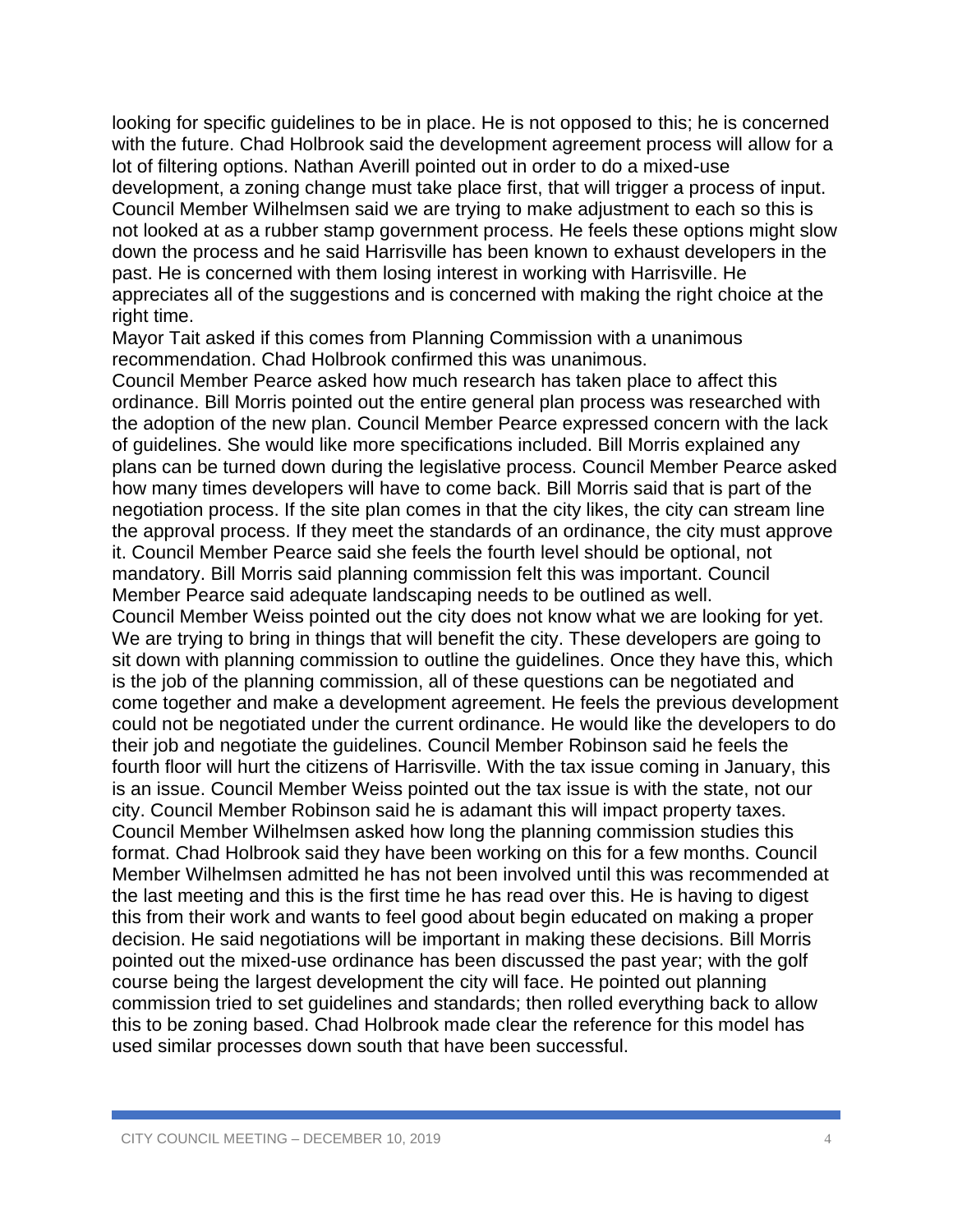Council Member Beecher asked how this process is affecting developers. Doug Palermo explained they are dealing with other issues they need to work through during this process. He reiterated they have no interest in building four story buildings. Jessica Prestwich asked how Council will deal with proposed developments or is this ordinance at a standstill. Mayor Tait confirmed developments will be on hold. Jessica Prestwich said other cities include more specifications and also work through development agreements.

Sky Hazelhurst said he has done some development agreements recently in South Ogden, this template may be floating around other municipalities. Developments agreements are common to make things right, but with the four-story requirement, they will be limited trying to build three stories.

Mayor and Council agreed to table the ordinance until the January 14, 2020 meeting.

### **MOTION: Council Member Weiss motioned to table Harrisville Ordinance 503; Mixed-Use and In-Fill Development. Council Member Pearce seconded the motion. All Council Members voted aye. Motion passed.**

## **c. Discussion/possible action to adopt Harrisville Ordinance 505; Animal Boarding Establishments.**

Bill Morris explained this amendment removes animal shelters from the code and includes animal boarding instead, which was the intent of the ordinance from the beginning. Council Member Pearce asked why the ordinance prohibits roosters in R5-6 zones. Bill Morris pointed out the R5-6 zones in the city the currently exist. Council agreed to modify the ordinance to only allow rooster in R-1-20 and A-1 zones.

**MOTION: Council Member Weiss motioned to adopt Harrisville Ordinance 505; Animal Boarding Establishments as amended. Council Member Wilhelmsen seconded the motion. A Roll Call Vote was taken.**

| <b>Council Member Weiss</b>      | Yes        |
|----------------------------------|------------|
| <b>Council Member Beecher</b>    | <b>Yes</b> |
| <b>Council Member Pearce</b>     | Yes        |
| <b>Council Member Robinson</b>   | <b>Yes</b> |
| <b>Council Member Wilhelmsen</b> | Yes        |

# **Motion passed 5-0.**

**6. CLOSED EXECUTIVE SESSION:** Utah State Code §52-4-205(1)(d): The Council may consider a motion to enter into Closed Executive Session for the purpose of discussion of the purchase, exchange, or lease of real property, including any form of a water right or water shares.

**MOTION: Council Member Wilhelmsen motioned to close the public meeting and enter a Closed Executive Session. Council Member Beecher seconded the motion. A Roll Call vote was taken.**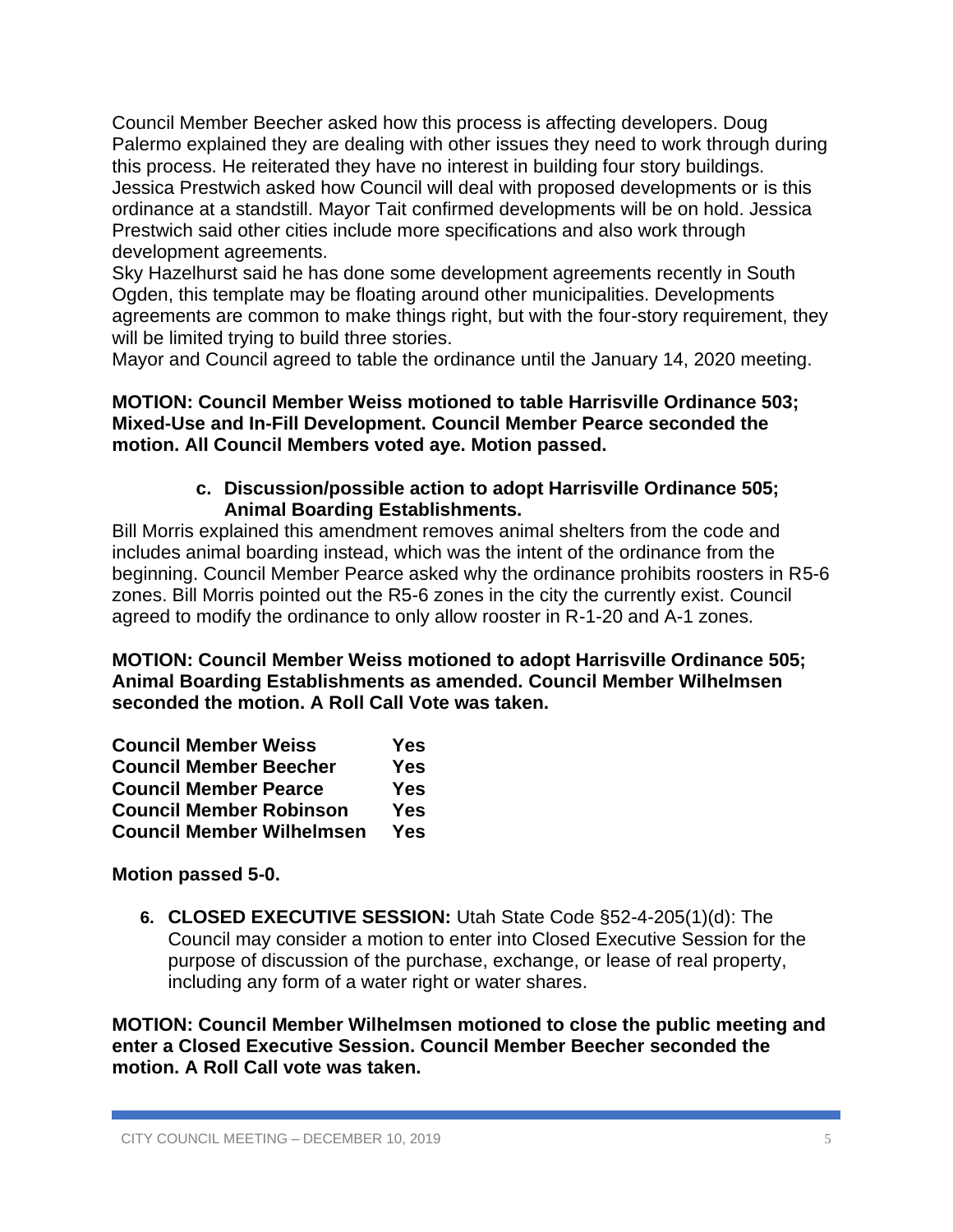| <b>Council Member Weiss</b>      | <b>Yes</b> |
|----------------------------------|------------|
| <b>Council Member Beecher</b>    | <b>Yes</b> |
| <b>Council Member Pearce</b>     | <b>Yes</b> |
| <b>Council Member Robinson</b>   | <b>Yes</b> |
| <b>Council Member Wilhelmsen</b> | <b>Yes</b> |

### **Motion passed 5-0.**

Mayor and Council convened into a Closed Executive Session.

**MOTION: Council Member Beecher motioned to close the Closed Executive Session and reopen the public meeting. Council Member Weiss seconded the motion. A Roll Call vote was taken.**

| <b>Council Member Weiss</b>      | Yes        |
|----------------------------------|------------|
| <b>Council Member Beecher</b>    | <b>Yes</b> |
| <b>Council Member Pearce</b>     | <b>Yes</b> |
| <b>Council Member Robinson</b>   | <b>Yes</b> |
| <b>Council Member Wilhelmsen</b> | <b>Yes</b> |

**Motion passed 5-0.**

- **7. Business Items Cont.**
	- **d. Discussion/possible action to authorize staff to enter into an agreement to purchase, exchange, or lease real property.**

Mayor and Council discussed the option of purchasing property for the fair market value listed in the appraisal to expand the Harrisville Main Park, staff will address the excess dirt on the property.

**MOTION: Council Member Weiss motioned to authorize staff to enter into an agreement to purchase property to expand the Harrisville Main Park for the amount set forth in the appraisal and have staff address the excess dirt on the property. Council Member Wilhelmsen seconded the motion. A Roll Call vote was taken.**

| <b>Council Member Weiss</b>      | Yes        |
|----------------------------------|------------|
| <b>Council Member Beecher</b>    | Yes        |
| <b>Council Member Pearce</b>     | <b>Yes</b> |
| <b>Council Member Robinson</b>   | <b>Yes</b> |
| <b>Council Member Wilhelmsen</b> | <b>Yes</b> |

**Motion passed 5-0.**

- **8. Mayor/Council Follow-Up:**
	- **a.** Status of upgrade to audio system in Council Room